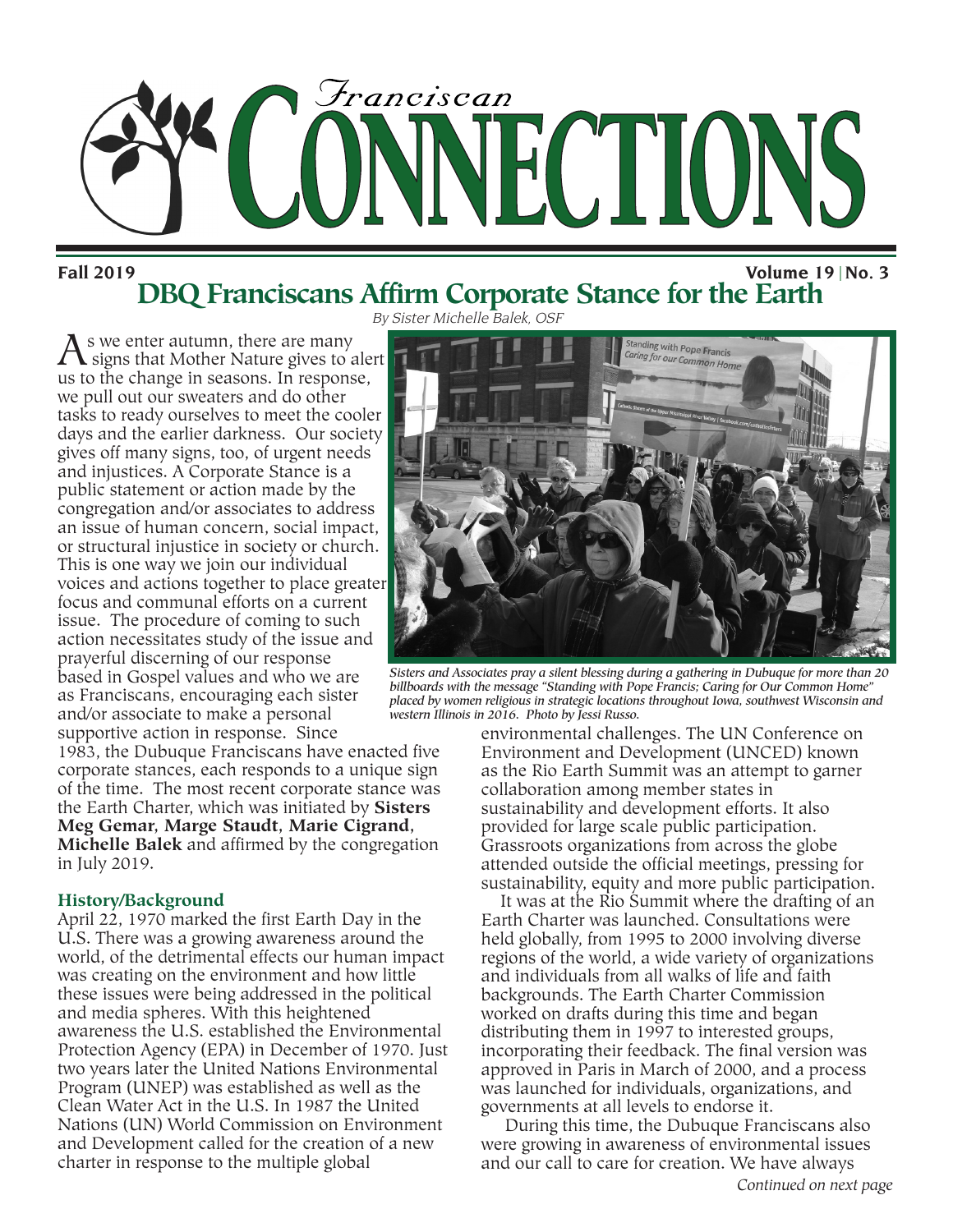#### Sisters of St. Francis

**Earth Charter - 2019**

committee to assist the congregation in addressing these creation care issues. In 1998 we composed

had a

*We, the Sisters of St. Francis of the Holy Family, committed to live in right relationship with all creation, take a corporate stance to endorse, promote and implement the Earth Charter's vision, principles and values in how we live, pray, and minister, and in our advocacy for public policy.*

to the vision, principles, and values of the Earth Charter as a positive alternative, finding ways to take action as a congregation and in collaboration

and affirmed Our Covenant with Creation. In 2005 we began studying the Earth Charter and its congruence with Franciscan values. From that study eventually was born the Sister Water Project, though as a congregation we had not officially endorsed the Earth Charter. In 2015 Pope Francis promulgated his influential encyclical *Laudato Sí, On Care for Our Common Home* in response to the critical environmental and social issues, inviting all people to dialogue and action. A year later, the Dubuque Franciscans promulgated their Land Ethic.

The rationale written for the Dubuque Franciscans' Corporate Stance this year outlines the current situation and the urgency of responding.

The whole Earth community is experiencing even more peril. The latest National Climate Assessment, released November 23, 2018 by the US Global Research Program, outlines severe consequences of rapidly rising global temperatures to all areas of our lives: our health, the economy, the environment, and infrastructure. The United Nations has warned that we have 12 years in which to limit climate change catastrophe.

The daily news illustrates our current national situation with its constant assault on the environment, democratic institutions, and the very social fabric of our country: rollbacks of environmental protection policies, inhumane treatment of immigrants, the sharp decline in civil discourse, abandoning our global commitments, a growing economic disparity, the erosion of institutions that safeguard democracy, the rise of white supremacy and hate groups. These national assaults are mirrored in many countries across the globe. Our Earth Community is crying out for compassionate responses.

The Earth Charter encompasses Gospel and Franciscan values as well as our congregation's commitment areas, articulating them in today's terms. It is more important than ever to give witness with others to create a more just and sustainable world. In his encyclical Laudato Si, Pope Francis calls us to live an "integral ecology" and reminds us that: "…we have to realize that a true ecological approach always becomes a social approach; it must integrate questions of justice in debates on the environment, so as to hear both the cry of the earth and the cry of the poor." As Francis of Assisi related to all as brother and sister, we too are called to live this familial model of kinship in our time and place. The Earth Charter provides a framework to focus our compassionate responses to the cry of our Earth Community.

**Sister Theresa Jungers** takes an active role at Mount St. Francis in living out this stance. "As I continue to live into the values and principles of the Earth Charter, I am supported through the educational and action-oriented efforts of the Mount St. Francis Green Team, of which I am a member. I believe that every action taken to respect the earth and to care for the community of life is my way to participate in the creation of a sustainable global society, for future generations."

**Sister Meg Gemar**, one of the initiators of the stance, sees its importance in unifying all three of the congregation's commitment areas in this stance. In recounting the current world situation, she finds her motivation to be involved as she recounts: "More storms are more severe and drastic. Plant and animal species as well as humans are losing their habitats and life requirements every day. The world still overlooks the poor and vulnerable, doesn't want to help the refugees who are trying to escape violence, wars, hopeless situations and who are looking for a place to find a decent living. We are still trying to overcome racism, sexism, trafficking of animals, plants and humans, unfair wages, and gun violence. This is why I was willing to work on the corporate stance we took on the Earth, and it is what gives me hope for the future." $\blacksquare$ 

## **Preamble to the Earth Charter**

The preamble to the Earth Charter succinctly outlines the urgency of taking action: "We stand at a critical *moment in Earth's history, a time when humanity must choose its future. As the world becomes increasingly* interdependent and fragile, the future at once holds great peril and great promise. To move forward we must recognize that in the midst of a magnificent diversity of cultures and life forms we are one human family and *one Earth community with a common destiny. We must join together to bring forth a sustainable global society founded on respect for nature, universal human rights, economic justice, and a culture of peace.* Towards this end, it is imperative that we, the peoples of Earth, declare our responsibility to one another, to *the greater community of life, and to future generations."*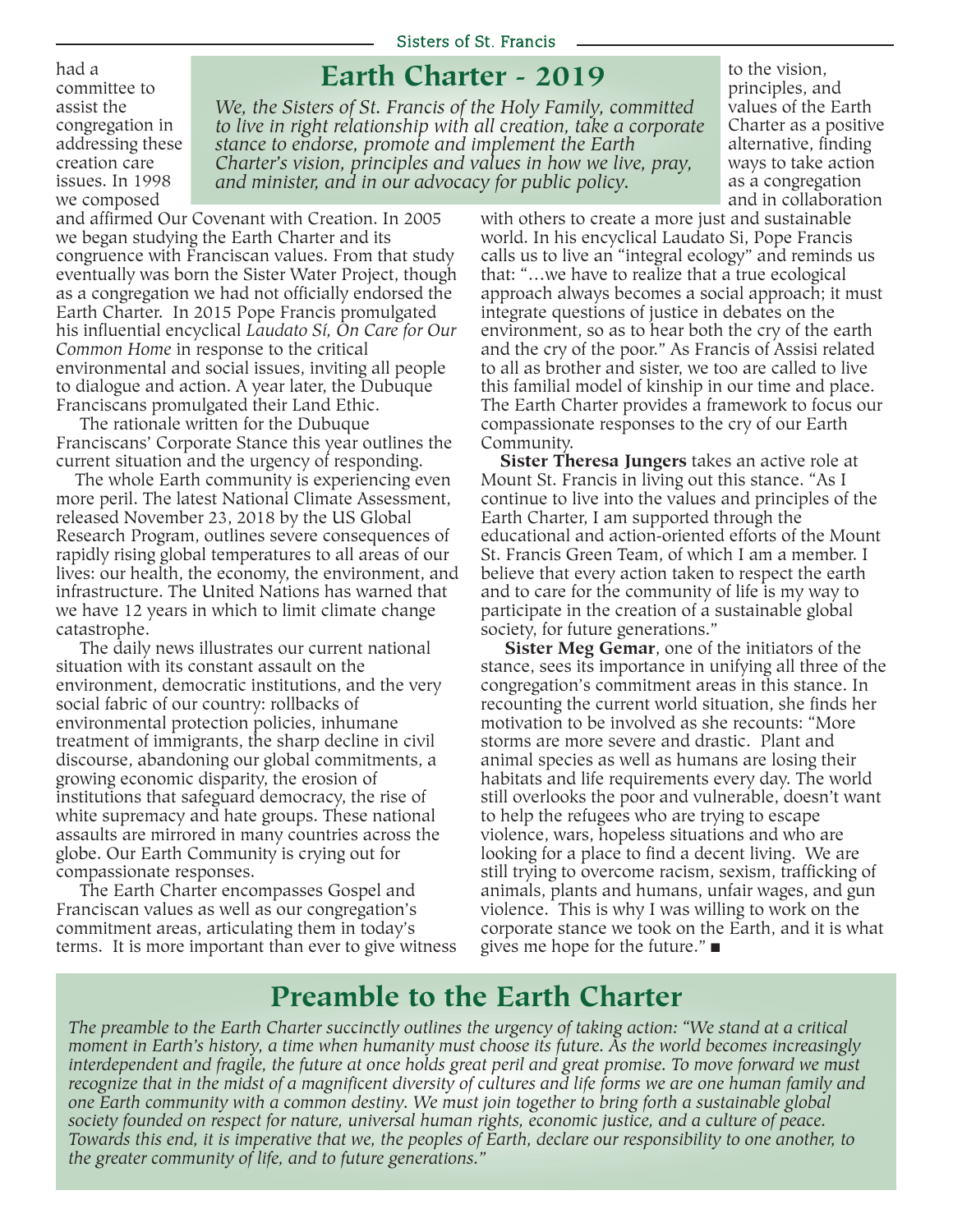## **Check the Health of Your Estate Plan**

By Sister Cathy (Kate) Katoski, OSF

Already have an estate plan? Does it cover everything you need it to? Evaluate your current estate plan with the questions below and add up your points. How do you score? If you don't already have a plan, see what you can accomplish by taking time to plan your future…today.

#### **1. Do you have a will or living trust drafted by a qualified estate planning attorney?**

*I have either document. (+10 points)*

**2. Do you review and update your will every few years?**

*Yes, I do. (+5 points)*

**3. Have you named an executor in your will and notified that person?**

*Yes, I have. (+3 points)*

### **4. Is your life insurance adequate for you and your family's needs? Are the beneficiary designations up to date?**

*I have reviewed my coverage in the past five years. (+5 points)*

**5. Do you have beneficiaries who require special care?**

*I have not made arrangements for their well-being. (-5 points)*

**6. Have you established a durable power of attorney in case you become incapacitated?** *Yes, I have. (+5 points)*

## *7. Do you have a living will or health care power of attorney?*

*I have either document in effect. (+5 points)*

**8. Does your will name a guardian for any minor children you may have?** *Yes, it does. (+5 points)*

**9. Do you have a pet or farm animals? Have you made arrangements for their care if something were to happen to you?**

*No, I have not made arrangements. (-5 points)*

## **10. Have you made any provisions for your favorite charitable organizations?**

*Yes, I have. (+5 points)*

## **Total Score:**

**35 to 43 points:** Nice job! Your estate plan is in excellent condition. Make sure it stays that way by reviewing your plans regularly and after major life changes.

**25 to 34 points:** Consider your plans to be in fair condition. Set aside an afternoon to more thoroughly assess your plans, then contact an estate planning professional if you need help organizing and updating.

**24 points or less:** It's time to see an estate planning professional to make sure your plans are designed to protect the people and causes you care about most, or to get started.

Include the Dubuque Franciscans in your future plans! In addition to supporting loved ones, you can use your estate plan to make a difference for the causes you care about. Contact Sister Cathy Katoski at katoskic@osfdbq.org or 563-583-9786 to learn how you can include the Sisters of St. Francis of Dubuque, Iowa in your estate plan today.  $\blacksquare$ 

## **Dubuque Franciscan Associates Work Together to Finish Labyrinth at Lila Mae's House in Sioux City**

Dubuque Franciscan Associates volunteered their<br>time and talent May 31-June 4 at Lila Mae's House, a transitional home for victims of sex trafficking in Sioux City, Iowa, launched by **Sister Shirley Fineran**.

The Associates worked on a variety of tasks at the home, one of which was completing a labyrinth on the grounds.

Franciscan Associates have been collecting funds over the past year to secure the materials for the labyrinth.

"Thank you to the Dubuque Franciscan Associates

for helping make Lila Mae's come to life!" said Sister Shirley.

Lila Mae's, which opened its doors in November, is a place of healing, safety, and wholeness for seven women.  $\blacksquare$ 



*The labyrinth at Lila Mae's House in Sioux City, Iowa. Contributed photo.*